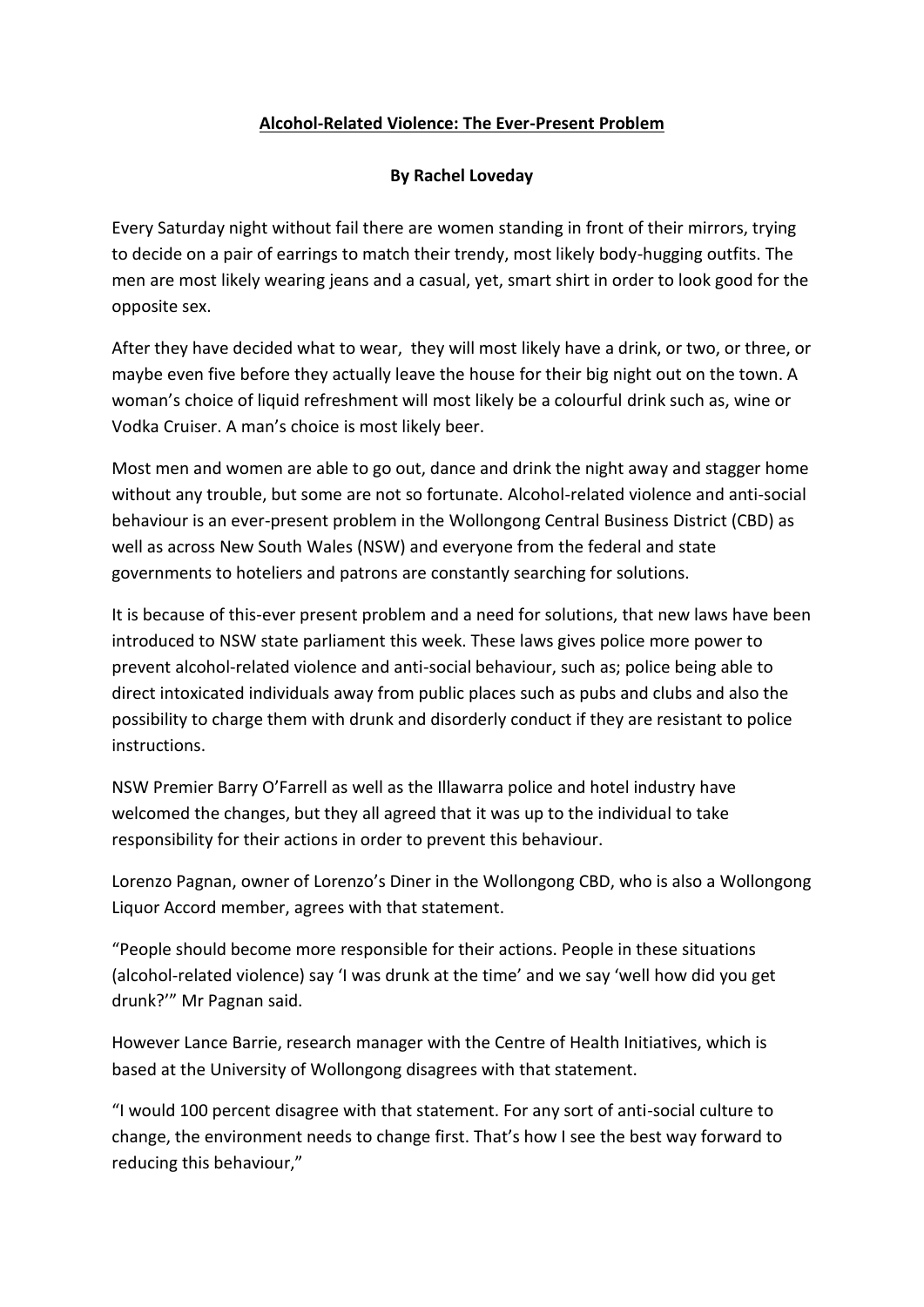"In order to create a better environment for patrons, the government needs to step in first." Mr Barrie said.

The government are not the only institution stepping in, Australian and New Zealand police have been making hundreds of arrests over the weekend as part of Operation Unite, a twoday operation which targets intoxicated individuals who instigate or are a part of anti-social behaviour.

Lance Barrie believes that it takes more than one strategy to try and stop alcohol-related violence and anti-social behaviour.

"It's hard to have one sort of strategy that is going to have an impact on anti-social behaviour because it is such a big issue and covers many different facets of health."

Along with these new laws and increased police presence, Closed-Circuit Television (CCTV) footage of alcohol-related violence in the Wollongong CBD was released to the public. Both Mr Pagnan and Mr Barrie agree that the shock value of this footage could help raise awareness and make the public re-think their actions.

"I don't think people who are safe and asleep at home realise what their kids are out there doing. These kids belong to someone and a lot of parents would be mortified to see their kids behave in such an irresponsible and foolish manner, purely because they have had too much alcohol,"

"I think that they (the police) should show as much (CCTV footage) as they can. Sometimes the shock value makes people more aware of what is really going on and possibly lead them onto doing something about it." Mr Pagnan said.

"It (releasing the CCTV footage to the media) did raise awareness. It was an effective way to bring it to the public agenda and it's a social issue that everyone should care about." Mr Barrie said.

Lucienne Dobbin, a second year nutrition & dietetics student at the University of Wollongong and a regular patron at various pubs and nightclubs in Wollongong, agrees that releasing this footage does raise awareness, however it might not be effective for the instigators of the violence.

"I don't think it's effective for the people, who start the fights, but for the people, who go out and just want to have fun, it might deter them from staying out very late or at least it might make them more cautious of how much alcohol they consume, so that they can try and avoid that situation."

These practical methods and possible solutions are appearing to become more effective and popular over education, which is still being used today. However Mr Barrie believes that education on its own has shown to be ineffective.